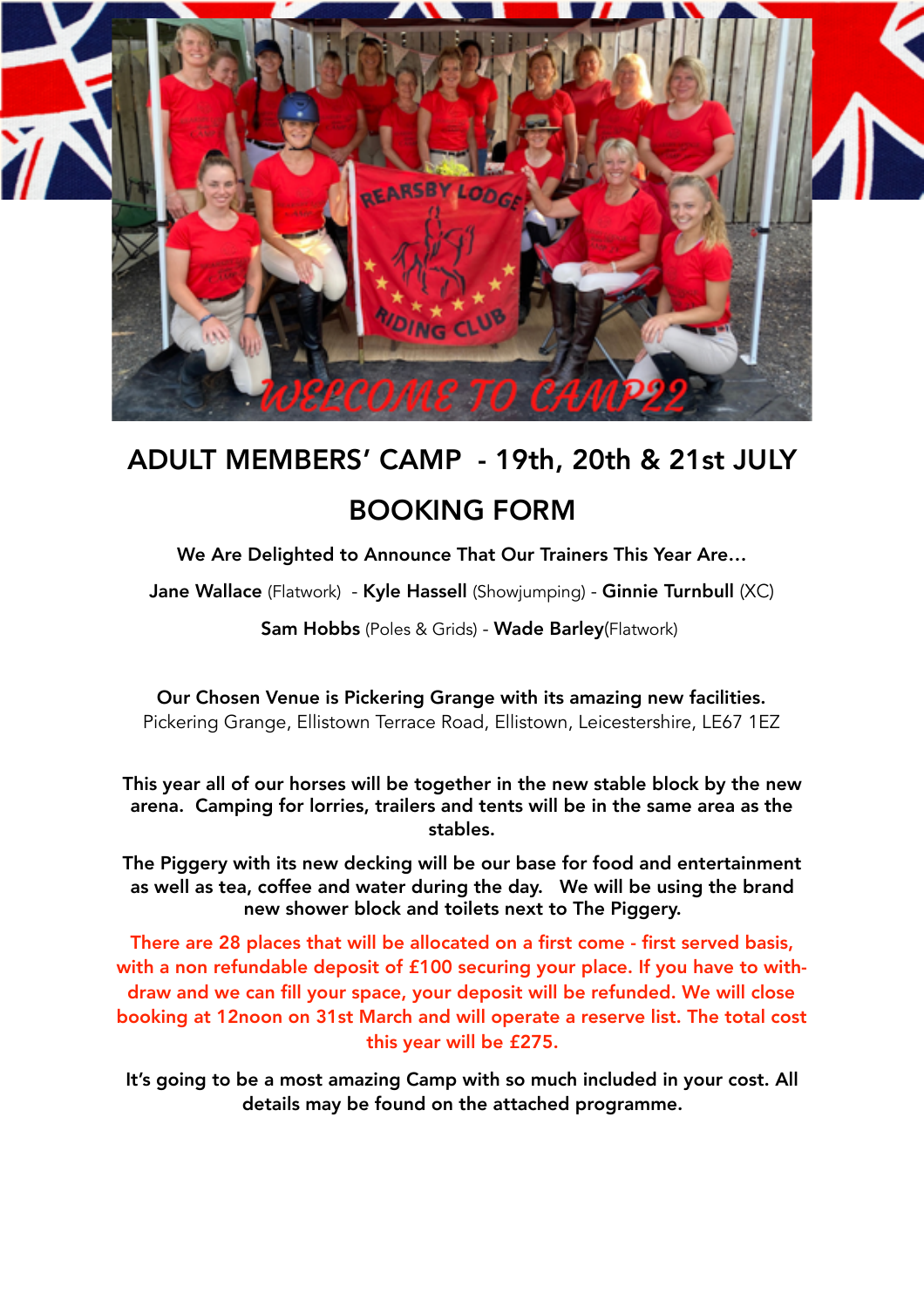Please print and complete this form. Then email or post it to Kate Hill, Barn Farm, Penn Lane, Widmerpool, Notts. NG12 5QF - email katehill21@btinternet.com

Please pay deposit of £100 at the same time, either by enclosing a cheque or by BACS to Rearsby Lodge Riding Club, 20-63-66, 50560987 using your name and Camp as a reference. Full payment will be required by 30th June 2022.

Included in the price are:- stabling for one horse, camping, all meals (menu choices will be supplied nearer the time), training, tea, coffee and water during the day, entertainment (detailed in the Programme), welcome drinks on the Pub Ride and at the Welcome Lunch and your Camp22 T-shirt. You may bring your own hay/haylage and shavings bedding (sorry no straw); you can order hay, shavings and hook up on this form at an additional cost. If required, hook up will be paid with your camp fee but Hay and Shavings will be paid separately to Jane Wood when you take them.

| Name:                                             |                               | Horse name:                                                                                                                                |                                  |  |
|---------------------------------------------------|-------------------------------|--------------------------------------------------------------------------------------------------------------------------------------------|----------------------------------|--|
| Mobile number:                                    |                               | Age:                                                                                                                                       |                                  |  |
| Experience:                                       |                               | Experience:                                                                                                                                |                                  |  |
|                                                   |                               |                                                                                                                                            |                                  |  |
|                                                   |                               | How long with you:                                                                                                                         |                                  |  |
| Next of Kin:                                      |                               | Any areas of development/difficulty/                                                                                                       |                                  |  |
| Name:                                             |                               | heights for jumping:                                                                                                                       |                                  |  |
| Address:                                          |                               |                                                                                                                                            |                                  |  |
| Contact details in Emergency:                     |                               |                                                                                                                                            |                                  |  |
| Relevant medical information and medica-<br>tion: |                               | For the Accompanied Pub Ride, please ad-<br>vise your preferred pace and if your horse<br>has to be at any particular place in a<br>group. |                                  |  |
| Hay (£4.50 per<br>bale):                          | Shavings (£7.50 per<br>bale): | Hook up for lorry<br>$(E25)$ :                                                                                                             | Other relevant in-<br>formation: |  |
| no<br>yes                                         | yes<br>no                     | yes<br>no                                                                                                                                  |                                  |  |
| If yes, how many?                                 | If yes, how many?             | Total<br>£25                                                                                                                               |                                  |  |